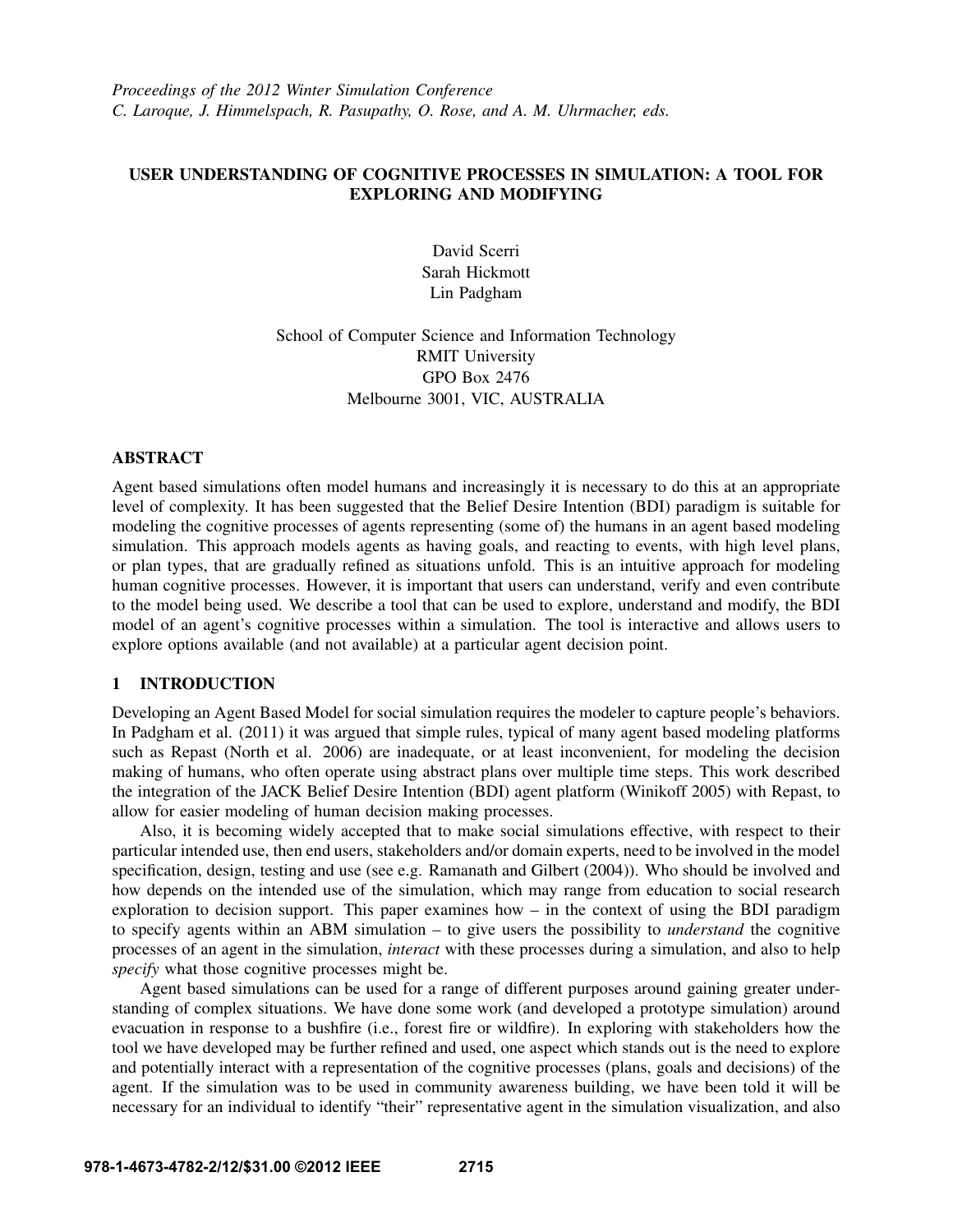to examine and have some control over this agent, in order to internalize the knowledge and understanding arising from the simulation.

Similarly, if incident controllers, or others responsible for planning and acting during an emergency, are to be able to trust a simulation sufficiently to learn from it, they must be able to gain some insight and understanding of the modeling, including the modeling of the agent's cognitive processes. Finally, the knowledge of domain experts could more directly (and arguably more accurately) be incorporated into a model using a tool that allows expert users to interact with a simulation in order to see and specify important aspects of agents cognitive processes.

There do exist tools, e.g., Prometheus Design Tool, PDT (Padgham, Thangarajah, and Winikoff 2005) which can provide a view of the structure of plans and goals which enable a user to gain some understanding of the cognitive process represented in the simulation. However, as a relatively compact structure can represent thousands or even millions of different possible ways for something to be accomplished (Padgham and Winikoff 2004), given different situations, it is often necessary or at least helpful to be able to follow the decisions made at various steps, and the reasons for these decisions. By allowing a user to control interactively the decision made at various points in a simulation, a user can also explore the effects of different decision making strategies, in a range of potential scenarios. This can provide a better understanding of the underlying model, leading to a deeper and more informed interpretation of results, as well as potentially better preparation for actual scenarios that arise.

In this paper we describe a tool that we have built, which allows the interrogation (and possible modification) of the cognitive decision making of an agent which is part of a simulation incorporating both cognitive and reactive agents as described in Padgham et al. (2011). The tool currently uses cognitive agents built with JACK (Winikoff 2005), and designed using PDT (Padgham, Thangarajah, and Winikoff 2005) a design tool for BDI agents, in a simulation environment which combines JACK and Repast Simphony as described in Padgham et al. (2011). Our intent however is to incorporate the tool as part of a general purpose BDI plug-in for Repast Simphony. In using the tool, a user identifies at the start of a simulation, which agent decision points they wish to explore. The simulation is then stopped at these points, and the user can explore aspects of the cognitive state (and environment state via standard Repast Simphony tools), to better understand why the agent is behaving as it is. The user can also make decisions at these points for the specific agent being observed, thus influencing the continuation of the simulation. Moreover, they can make permanent modifications, or suggestions for modifications, to the underlying agent decision making structure, thus participating in the ongoing development of a simulation application. Some such modifications can be made automatically and are incorporated as soon as the program is recompiled. Others require a programmer/modeler to make the necessary changes to the code.

In summary, there are three levels at which a user can interact with the tool:

- to explore the way that a simulation plays out, stopping at points of interest and exploring both system state and agent cognitive structures to understand what decisions an agent is taking and why;
- to interactively control a simulation to observe the effects of certain decisions, which are not those which the agent is necessarily programmed to take. This immersion via controlling of the agent can be powerful for learning (Shute et al. 2009), as well as providing broader understanding; and
- to participate in the development of the simulation by providing expert advice as to what decisions should be made by an agent (type) in various situations, including which plans would most likely be chosen under which conditions, by the humans being modeled.

In the next section we briefly describe BDI representation, and introduce an example we will use throughout to illustrate the tool. In Section 3 we describe the interface to the tool and its different display panes. Following this we describe how the tool is used in the three different ways discussed above: understanding what the system is doing (from the perspective of the decisions of a particular agent); controlling decisions made by an agent to understand what effect different choices would have on how a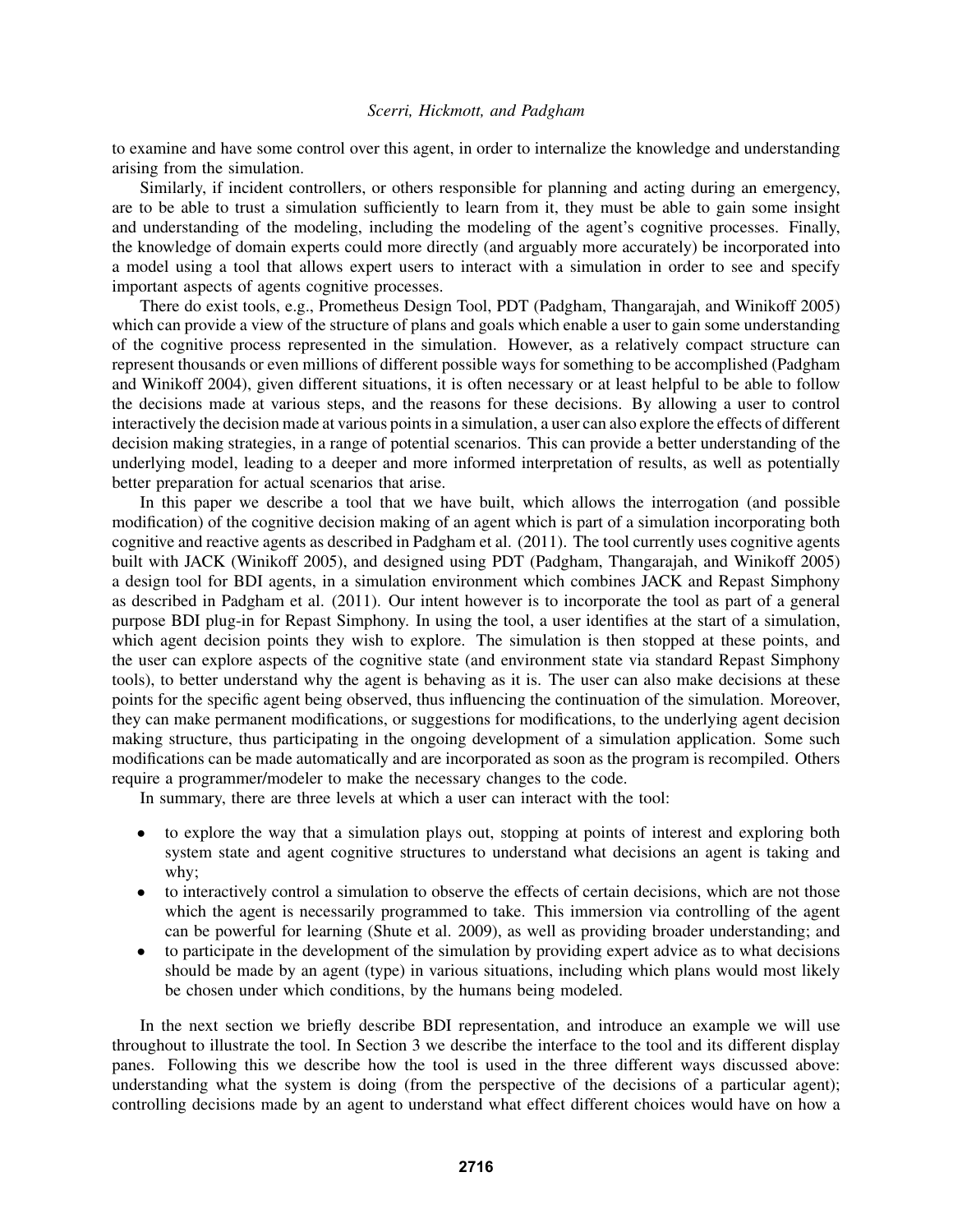scenario plays out; and to contribute to more accurate modeling of the decisions of certain types of agents in the simulation, as understood by either a representative of the group being modeled, or a stakeholder who has a detailed understanding of the behavior to be represented. Finally we describe some difficulties and issues that require further work in order to fully realize the potential of this tool.

## 2 BDI REPRESENTATION

BDI agents are agents that use mental constructs such as beliefs, desires, plans and commitments, in their internal representations, e.g., (Cohen and Levesque 1990; Rao and Georgeff 1995) and are typically programmed using an agent programming language or agent development platform (e.g., JACK (Winikoff 2005), JASON (Bordini, Hübner, and Wooldridge 2007), Jadex (Pokahr, Braubach, and Lamersdorf 2005)). These agent programs consist primarily of a library of *plans* which describe, often at an abstract level, how to achieve a particular *goal* (or alternatively respond to an *event* for more reactive behavior), given some situational *context*, which is evaluated according to knowledge (or beliefs) about the *current state*.

Goals and events: Goals and events are the driving force behind BDI agent programs. Agent goals cause the agent to pro-actively select plans that will achieve their goals, and if one plan fails, they will attempt to find and execute an alternative plan. Important events (those the agent is programmed to respond to) similarly cause the agent to select a plan to respond to the event. Events may also lead to the agent updating its beliefs about the world.

Plans: Plans are procedural descriptions or recipes for how to act. Often they are at an abstract level, which is gradually refined as the agent makes choices as to how to accomplish the various plan steps. Plan steps are either *actions* which are the low-level behaviors of the agent, or sub-goals which are themselves associated with plans. We say a plan is *relevant* to a goal or event if it is specified as a plan for achieving that goal. (Plans may be pro-active for achieving a goal, or reactive for reacting to an event. We will in future include reacting to an event when we discuss achieving a goal, as the representations and mechanisms are the same.)

Plan types and instances: The plans that are in the agent's plan library are actually plan types. Before they can be used they must be *instantiated*; that is, any variables must be bound. For example a plan to take a flight may involve driving to the airport, checking in, boarding the plane, and so on. Before this plan can be used in practice, the flight must be bound to a particular flight, leaving from a specified airport at a certain time. Any variables that need to be bound in order to instantiate a plan are mentioned in what is called the plan's *context condition*. If there are choices of bindings for some variables, a plan may have multiple possible instances. If a plan's variables cannot all be bound satisfactorily, then the plan has no instance available in the current situation.

Context conditions: A context condition of a plan has two purposes. It specifies the variables that need to be bound, and any conditions relating to those variables, and it also specifies conditions that must be true in order for the plan to be appropriate for the situation. The context condition is generally a logical formula, which must evaluate to "true" for the plan to be *applicable*, or usable, in the current situation. A context condition is generally a conjunction of clauses, but may also contain disjunctions. An example of a context condition that could give multiple (or no) instances is:  $[neighbor(SN) AND has-car(SN)]$ as there may be multiple neighbors who meet this criterion. If there are no values of \$N which make this clause True, then the plan is not currently applicable.

Decisions, intentions and execution: Each time the agent arrives at a goal it must evaluate which of the plans are applicable, and select one for execution. This selection may be based on a fixed priority or preference (a priority number associated with the plan (type), that ranks it in relation to other applicable plans), or it may be calculated by a procedure often referred to as a *meta-plan* which reasons about which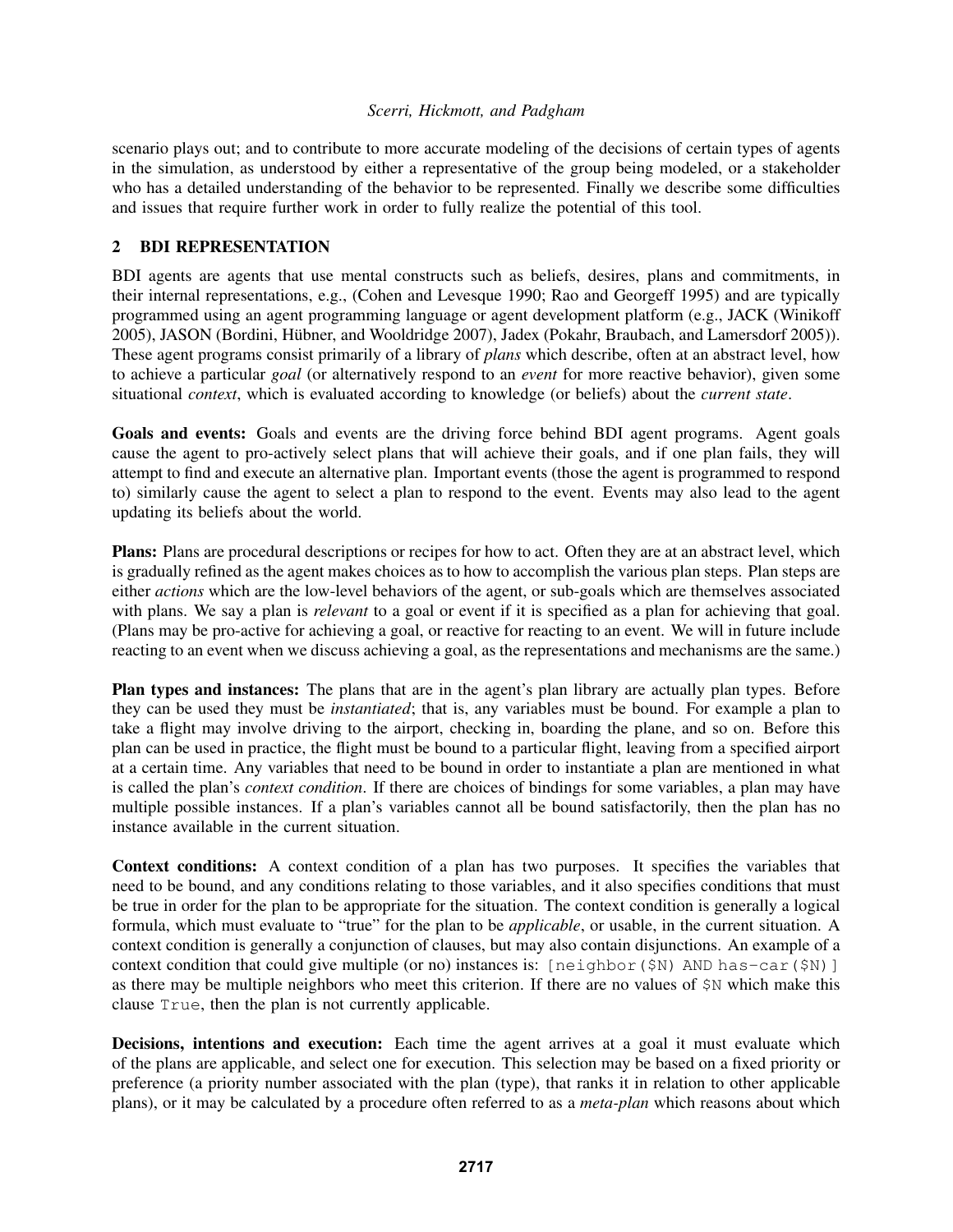

*Scerri, Hickmott, and Padgham*

Figure 1: Example goal-plan hierarchy: Bushfire response.

of the applicable plans to prefer, based on the beliefs about the world. Beliefs about the world are thus used in two ways: to determine whether a plan is applicable - i.e., usable in the current situation; and to reason about which applicable plan might be preferred over another, given the current situation. Once an applicable plan is selected to achieve a particular goal (or sub-goal) it is placed into an *intention* structure, which is executed by either doing the next action specified in the plan, or selecting a plan to achieve the next sub-goal specified in the plan. As a plan is being executed, it may be the case that it *fails* at some point. This can happen because an action fails to achieve what is intended, or it can happen because there is no applicable plan available for achieving the current sub-goal, given the state of the world. When a plan fails, the agent will reconsider which plans are applicable and will, if possible, select an alternative plan for achieving the sub-goal.

# 2.1 Example

The set of plans is stored in the agent's plan library and can be represented as a set of and-or hierarchies of plans and goals as shown in Figure 1. This figure shows a partial structure of goals and plans for an agent's decision making behavior in response to a bushfire. We will use this example throughout the paper to illustrate our tool.

The top goal RespondBushfire can be considered as arising from some environmental information regarding an update about an impending bushfire, generating this goal. What is shown here is that the first decision the agent must make is whether to stay and defend (Stay&Defend) or evacuate (EvacHouse). Each of these options may have a context condition, such as for example  $\text{FireDistance} > 10 \text{km}$  for evacuate, or  $\text{WaterTankLevel} > 0.5$  for stay and defend. This figure shows only the details of the plan to evacuate, which consists of three subgoals: to decide mode of evacuation; then assemble family members; then move to a safe location. Each of these subgoals in turn has a number of alternative plans that can be chosen to achieve that sub-goal in the higher level plan. At the bottom level of the hierarchy the plans consist of actions that affect the environment (e.g., GetCar does Walk and Drive actions),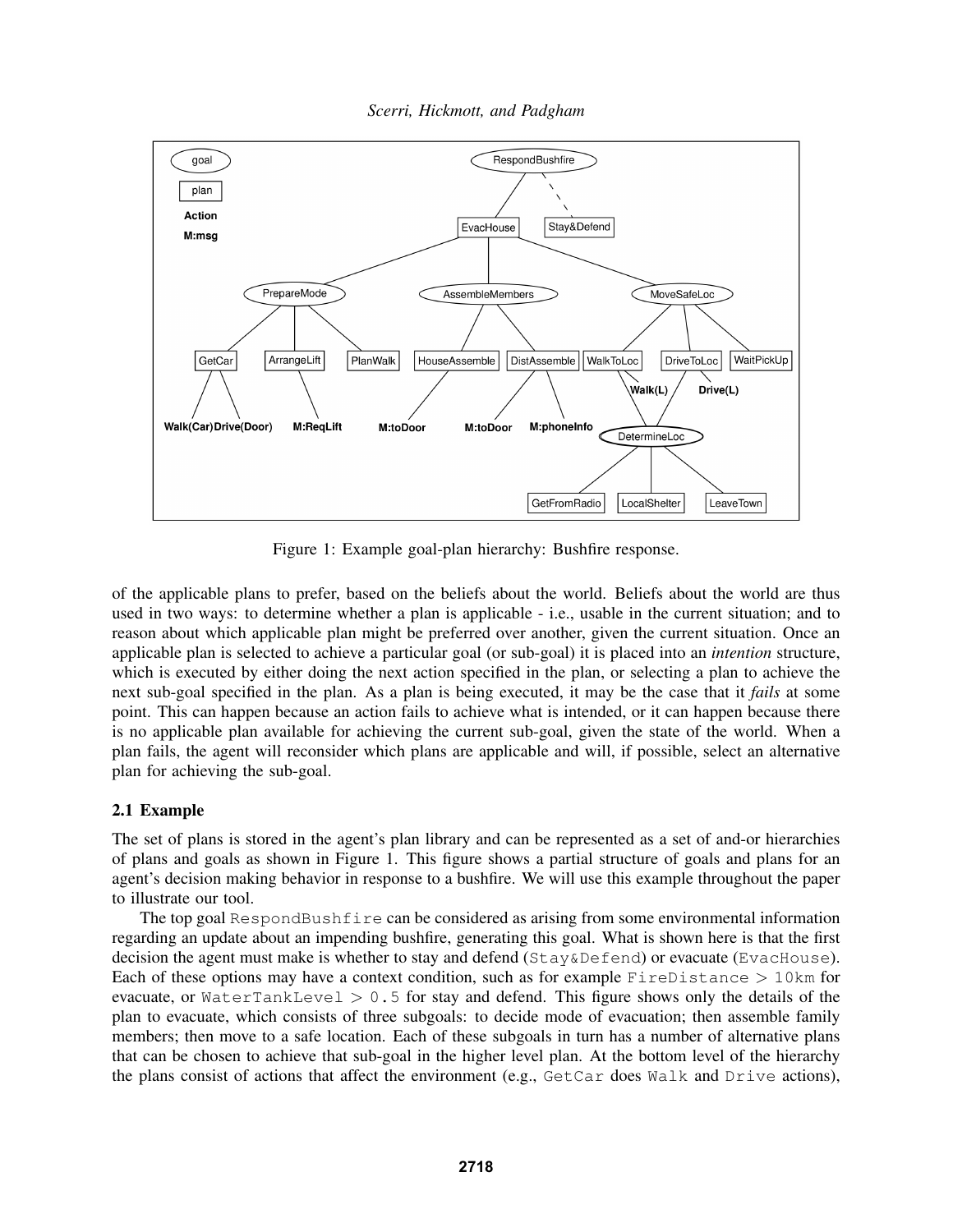

*Scerri, Hickmott, and Padgham*

Figure 2: Screenshot of Tool Interface.

sending a message to another agent (e.g., ArrangeLift sends a lift request message) or some internal processing that is not visible in the diagram, but would be part of the plan description (as in PlanWalk). In describing the tool we will focus on the decision as to which plan to choose for the goal  $PrepareMode$ .

# 3 TOOL DESCRIPTION

Before running a simulation the user must specify the decision points when the simulation should be interrupted and the tool interface populated with information. Potential decision points are any points where a goal or subgoal needs to be achieved and there are multiple plans available in order to achieve that goal. Figure 2 shows a screen-shot with the simulation paused at the point that the agent must decide which plan to select to achieve the subgoal PrepareMode. We describe now the different panes of the tool and the information they are providing regarding the agent's cognitive structure. Following this we provide an explanation of how to use the tool for the different tasks of exploring, controlling and modifying the cognitive structure of a particular agent. Two of our considerations in designing the interface to the tool were:

- in order to understand the plan selection decision being made (or to make that selection if in interactive mode), the user needs to have an overview of all relevant plans (both applicable and non-applicable) with their variables and context conditions, and must know which plans are applicable/non-applicable.
- to avoid incorporating in the interface to the tool, information which is already available via existing Repast Simphony tools (which need to be used in conjunction with our tool to obtain a full understanding) such as the current state of the environment.

# 3.1 Hierarchy

A significant benefit of using the BDI paradigm is that the goal-plan hierarchy captures a large amount of information in a clear and easy to understand way. This goal-plan hierarchy of the relevant agent, shown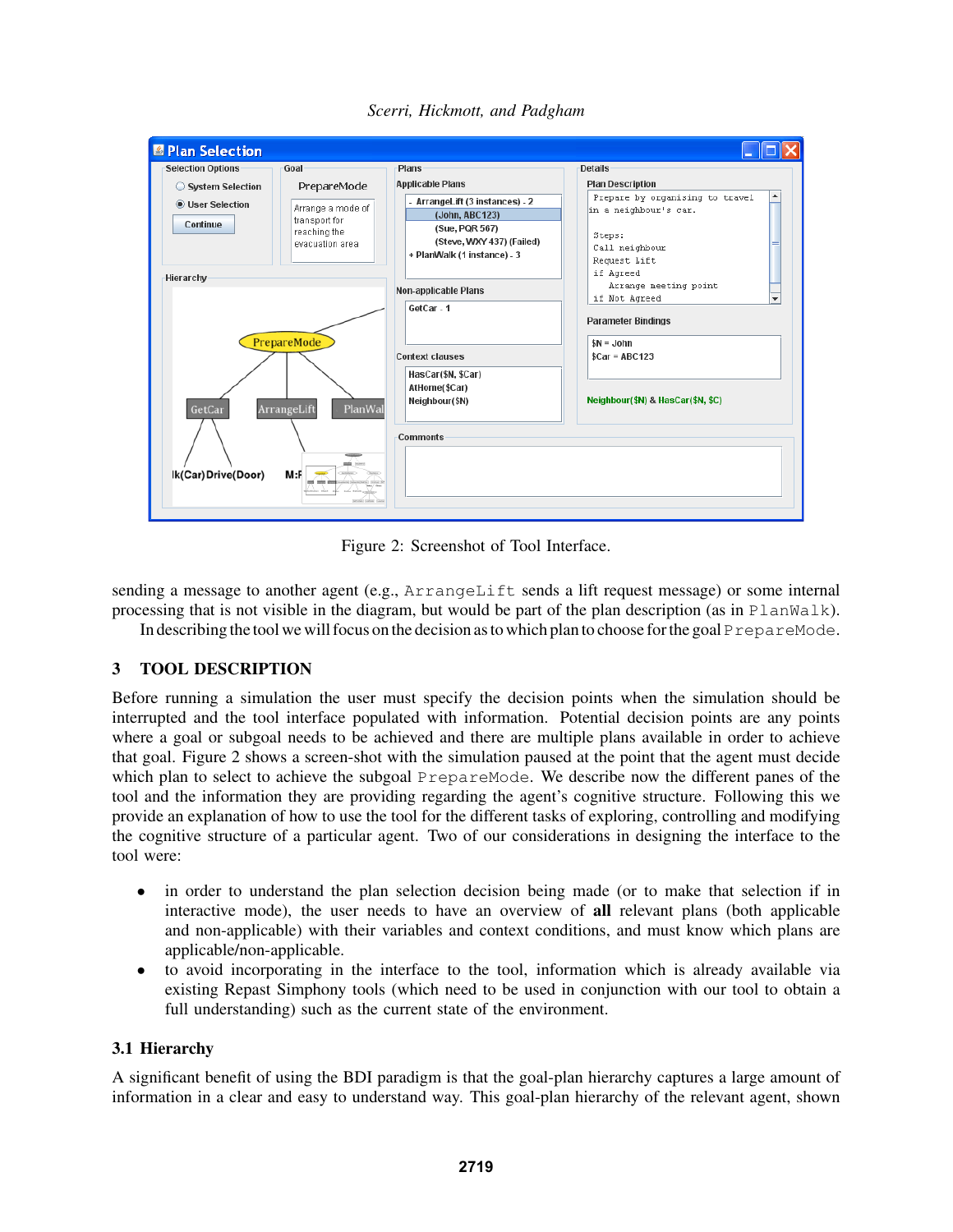in the Hierarchy pane on the left hand side, (Figure 2) shows the current plan choice decision with the goal to be achieved and the alternative plans available to achieve that goal. The user can pan and zoom in this figure to understand how the current plan selection and goal are related to the higher level goal that the agent is trying to achieve, and the plans that have been selected previously that have led to this point. (A UI improvement we are looking to implement is to make the tree expandable and collapsible so as to not overwhelm the user.) In our example the agent has chosen previously EvacHouse to respond to the goal RespondBushfire and is now at the point of deciding how to achieve the first subgoal in that plan, namely PrepareMode.

## 3.2 Goal Details

The goal pane, immediately above the right hand side of the hierarchy, shows the name of the current goal type (PrepareMode) and a textual description of this goal. If the goal has parameters or information carried within the goal object, this is also shown within this description pane.

#### 3.3 Plans

The Plans frame, in the top middle of the screen has three sections: Applicable Plans, Non-applicable Plans and Context clauses. This area provides the information about the full set of plans which the agent has for fulfilling the current goal. The Applicable Plans are those which can be used in the current situation and are shown as the plan type, annotated with the number of instances (i.e., possible variants of the plan type). Clicking on the type shows the specific instances, as is seen for the plan  $Arran\sigma e$ Lift in Figure 2. Each plan in this list will have at least one instance. Some instances may have been tried in a previous attempt to achieve this goal instance, in which case they will be marked as "failed" as with the third instance of ArrangeLift. Each instance is identified by the bindings of the variables in the context condition. For example, the first instance of ArrangeLift is identified as John, ABC 123 using the identifier of the neighbor variable and the car variable. When an instance is selected these parameter bindings are also shown in the parameter bindings section of the Details pane (discussed below). The plan types are ordered by priority which is shown beside the name of the plan. Unless there is a meta-plan to choose between applicable plans, the agent will randomly choose amongst the applicable plans with the highest priority. We see that of the applicable plans, ArrangeLift has the highest priority and PlanWalk the lowest. However GetCar, which is not applicable has higher priority than both these.

The **Non-applicable Plans** section shows the type and priority of any plans that are defined as relevant for this goal but which are not applicable. Non-applicable plan types by definition have no instances. As with the applicable plans, the non-applicable plan types are organized by priority, highest first.

The **Context Clauses** section shows the list of all atomic context condition clauses used across the set of relevant plans. This is to enable the user to understand what information is being considered across the full set of plans, in order to make a selection. Beside this, in the next pane is shown the context condition of the currently selected plan, enabling the user to examine which (atomic) clauses are used in the particular plan, and how they are logically combined. In order to provide additional information, clauses in the context condition of the selected plan are color coded in red or green, to indicate whether they evaluate to True or False, if they have been evaluated. (Some clauses will not have been evaluated. If an atomic clause within a disjunction evaluates to True, no further clauses will be evaluated, and conversely, if an atomic clause within a conjunction evaluates to False, no further clauses will be evaluated. In the case with variable bindings, it may be that there is no binding which makes all clauses True, in which case the plan is not applicable, but it may not be meaningful to indicate the truth value of particular atomic clauses.)

## 3.4 Details Pane

The details panel contains information specific to the particular plan instance or type selected. The **Plan** Description is a natural language description of what the currently selected plan (type) will do, with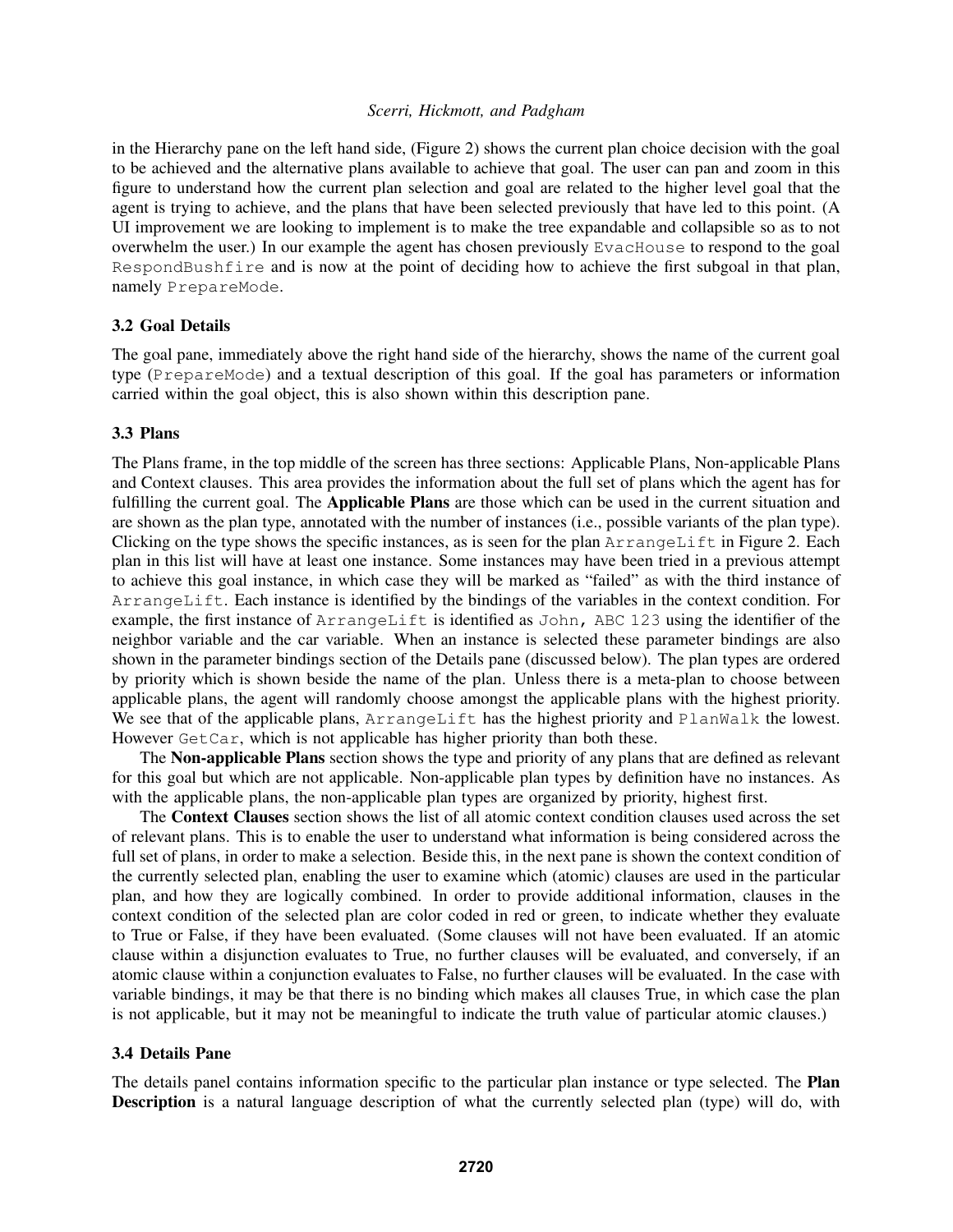reference to the use of any variables/parameters. This description is provided by the modeler at design time, and is generic to all instances of the plan type. In the Parameter Bindings section is a listing of each of the parameters of the plan and their bindings for the selected instance. If the plan is not applicable, no bindings are shown. At the bottom of this pane is the color coded context condition of the selected plan.

## 3.5 Comments

The comments section allows the user to enter any natural language comments. These are recorded along with the details of the goal, plans, and current world state, and can be later used by the modeler to extract relevant information.

# 3.6 Selection Options

At the top left of the screen the user has two different options when selecting a plan:

- User Selection
- System Selection

After selecting one of these options, clicking the *Continue* button will allow the simulation to progress.

## 3.7 State of the World

The plan selection interface does not (currently) include any explicit representation of the world, since this is covered by standard interfaces in ABMS platforms. For example, in Repast Simphony, it is possible for the modeler to have multiple displays of the world and for the user to access any of the attributes of an individual agent by selecting that agent in the displays.

# 4 USING THE TOOL

As discussed previously there are several levels at which a user may wish to use the interactive tool, ranging from simply understanding the programmed execution of a particular agent, through controlling the execution of that agent for exploration of possibilities, and finally specifying appropriate behavior of agents as a participant in the modeling process. We describe each of these separately below. In all cases the first step is to specify at which decision points in an agent the user wishes to pause the simulation, for exploration, and possibly control or modification. In our example there is a pause point at the goal PrepareMode.

## 4.1 Exploration and Understanding

As shown in Figure 2 the user can see from the hierarchy pane that PrepareMode is a subgoal of the plan EvacHouse, and can see from the plans pane that the plan GetCar is not applicable, and that there are three applicable instances of ArrangeLift as well as a single instance of the PlanWalk plan. The user can also see that the ArrangeLift plans have highest priority among the applicable plans, and by selecting among these instances can see the particular neighbors the agent could try to arrange a lift with (as the value of \$N in the Parameter Bindings section of the Details pane). The user can also see (in the list of instances for ArrangeLift in the Applicable Plans section) that there has been a previous attempt to achieve the current goal PrepareMode by using the ArrangeLift plan with neighbor Steve, but it has failed.

In order to further understand what is going on, the user can select the non-applicable plan  $GetCar$ , in which case they would see that the context condition for this is  $\text{HasCar}(self, \text{SC})$  AND At Home ( $\text{SC})$ ) (i.e., that the agent has a car and that the car is at home). By exploring the world state (using the standard Repast Simphony tools) the user can then see that neither of the family cars belonging to this agent are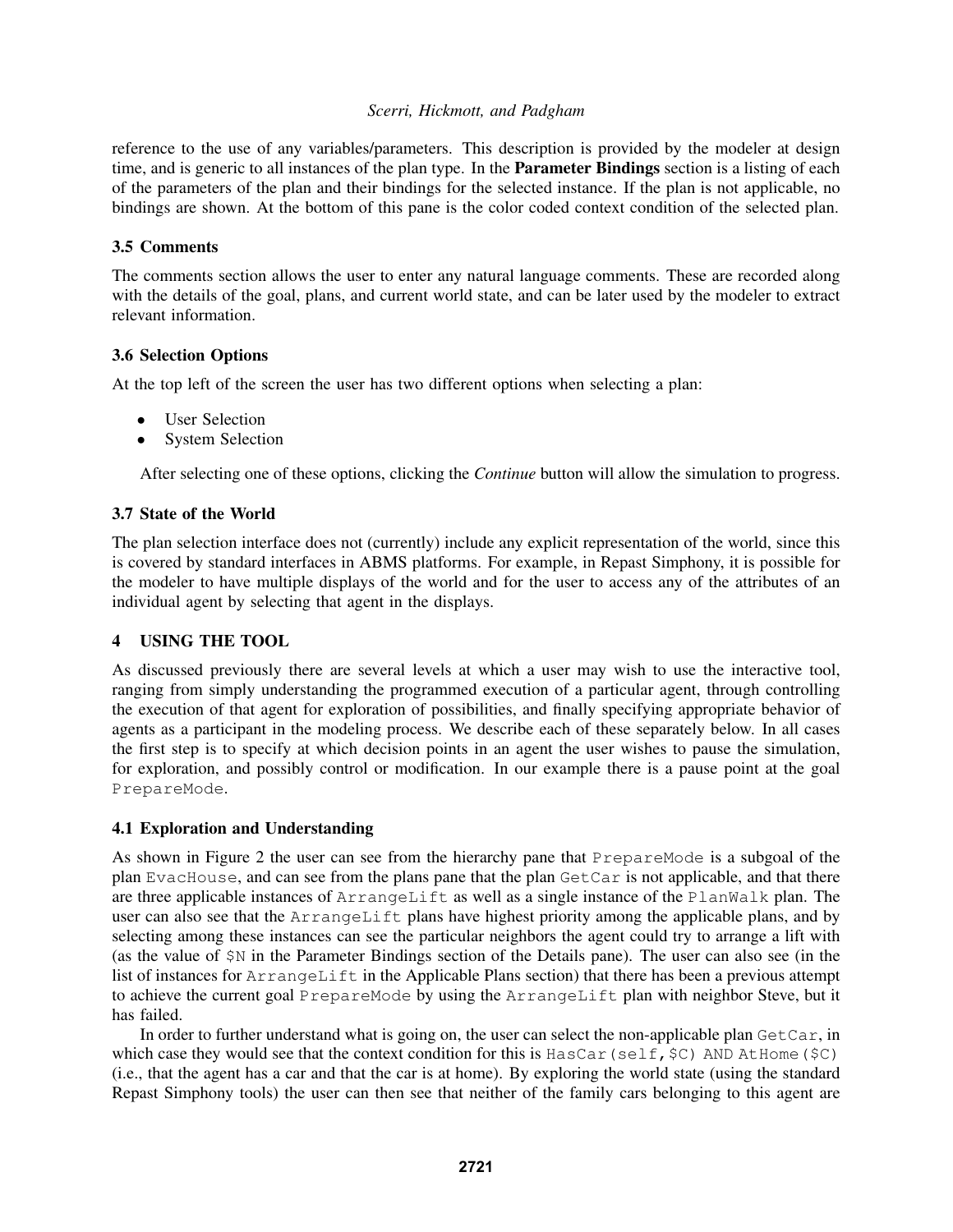currently AtHome. They can also see that this plan has higher priority than the ArrangeLift plans, so would be preferred, if it was applicable. The user can also explore the context condition of PlanWalk and ascertain that this plan is always applicable. They can however see that its priority is lower than any of the other plans, so it will always be chosen as a last resort, if nothing else is applicable, or if all other options have failed.

Once the user has explored the situation sufficiently, they can select Continue and the system will choose one of the highest priority applicable plans (in this case one of the ArrangeLift plans) to execute. When the next identified decision point to pause at is reached this interface will be repopulated with the new decision information.

#### 4.2 Interactive Selection

Our tool can also be used to allow the user to interact with and control the agent's decision making process by manually selecting a plan instance that would not, or may not, be chosen automatically by the system. This is a powerful mechanism for allowing users to feel in control of a particular agent, and immerses them more fully into the simulation. It is well understood that control is an important aspect of immersion, which improves the likelihood of learning (Shute, Ventura, Bauer, and Zapata-Rivera 2009) in serious games. For community education in high risk bushfire areas, this feature allows people to "try out" how they could behave in different contexts in a high-level and intuitive way and then understand some of the implications of those actions. For example, a community member who chooses to evacuate from their home when an approaching fire threat is already too close, may realize that this has severe and undesirable consequences.

By selecting the mode User Selection (rather than System Selection) the selected instance (as long as it is from the applicable set) will be executed once the Continue button is selected. Doing this will cause a dialog box to appear which prompts the user to specify whether this selection is relevant for this time only, or whether such a selection should always be made. If the user indicates that the selection is relevant to future decisions, they are asked to comment on this using free text in the comments box. There are three situations which are relevant to consider and these are described for the user. The first situation is that the selected plan should *always* (i.e., not only when the world state is as it is now.) be the preferred plan (if applicable) for achieving the current goal. In this case its priority should simply be set appropriately, as described below, ensuring that priorities of other plans, including those not currently applicable, are also modified if needed to give the desired precedence. A second possibility is that in the current situation (and possibly some others), this plan should be preferred. This preference will need to be realized by a meta-plan which reasons about which applicable plan to select, and so it is necessary to specify what factors about the current state of the world are relevant for making this the preferred choice. A third situation is similar to this but is when a particular instance of a plan type with multiple instances is preferred not only over instances of other plan types, but over other instances of the same plan type. Here the meta-plan will need to reason using information related to the variables bound in the context condition. For example in the plans of type ArrangeLift we may prefer to first try neighbors who have a smaller family, or a larger car, or live closest. These are all properties of the entity referenced by the \$N binding in the context condition and can be compared by a meta-plan which has a reference to all the applicable plans and can use additional information to select between them. (The metaplan is not currently available for inspection by the tool, although the way it works can be described as part of the goal description if desired. We are exploring a more structured declarative representation of the metaplan which could be inspected, and even edited)

Some of the information which the user is asked to explain in natural language could potentially be obtained via a more complex structured interface. However, we are waiting to do some user evaluation before we add additional interface complexity. Some of the issues in further automation are discussed in Section 6. Once the user has entered their comments, or indicated the selection is only relevant to this case, the selected plan instance will be placed in the intention structure for execution and processing continues. If priorities have been changed, these will take effect for all other plan selections related to this goal in the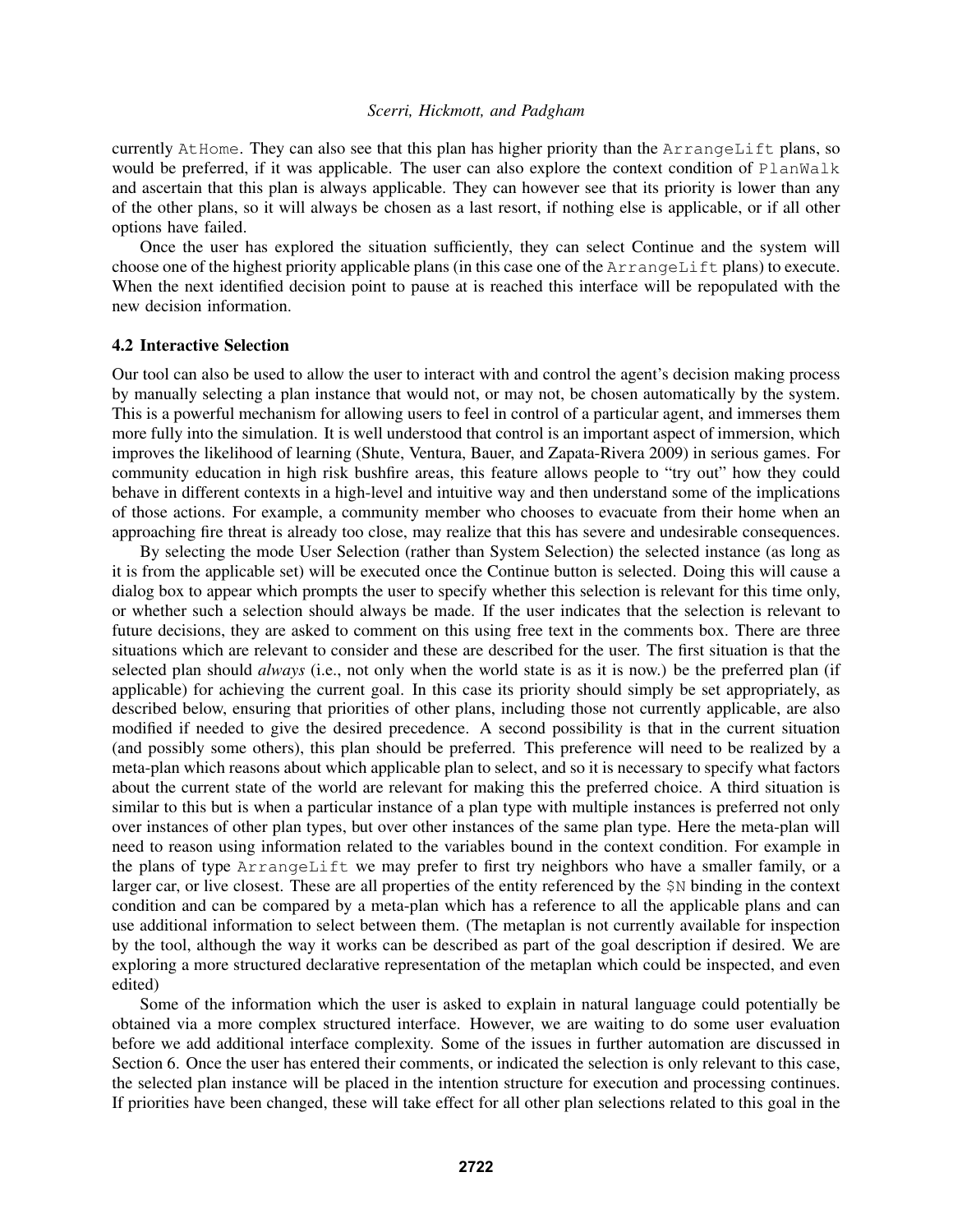current simulation, and will also be integrated into the code for further executions once the program has been recompiled. Although the comments field does not support any direct changes to program code, the comments may be used by the modeler to incorporate the suggested changes. It is also possible for the user to make some limited changes directly, as outlined in the following section.

#### 4.3 Modifying the Model

End users can be a valuable resource in modeling, and can also be more comfortable with using the results if they have been involved in the modeling process. The tool provides some ability for users to assist in design of the cognitive structures of agents in the simulation. There are essentially three kinds of modifications which can be made: the preferences regarding which plans should be chosen in which situation, the conditions under which a plan should (or should not) be available for use (i.e., the context condition), and the actual plans which are available - i.e., what the agent could do at any point. We describe below the support available for each of these.

Modifying plan priorities: As we have seen in the previous sections, the plan types are listed in the interface in order of priority, with their priority value clearly specified. When the system makes a plan selection, it chooses a plan instance from the applicable plan type with the highest priority, or in the case where there are multiple plan types with the same priority, it will choose randomly between them. (If a meta-plan has been specified, this can override both priorities and the randomness of the choice.) This priority applies to all instances of a particular plan type. Since the ordering of priorities can have a significant impact on the outcome of a simulation, it is important that the user is able to adjust these priorities and explore how this changes the simulation output. The priority of all plans can be directly edited via the tool user interface, resulting in immediate automated re-ordering of plans to reflect this change (if necessary). The updated priorities are then used for future system plan selections in the current simulation and (after re-compilation) in future runs.

Modifying the context conditions of plans: It is important to allow the user the ability to modify the context conditions of plans, in order to adjust the information as to when certain plans may, or should not, be used. However, this introduces complexities as some aspects of context conditions are used to bind variables that are required in order to execute the plan. For example, in our plan ArrangeLift, there is a context condition Neighbor(\$N) AND HasCar(\$N, \$C) which serves the dual purpose of binding \$N to some particular neighbor, as well as ensuring that the clause returns True (i.e., there is some neighbor that has a car). When the plan executes, one of the steps is to retrieve the phone number of the particular neighbor that \$N is bound to, and call them. If this clause is removed from the context condition, there will be no value for \$N, and as a result the plan cannot be executed. Other context conditions may be used only to indicate the plan's applicability and these can potentially be changed without causing problems with the plan's execution. For example, the EvacHouse plan includes a clause  $fireDistance > 10km$  which specifies that this plan is only applicable when the fire is a certain distance away. The user can safely increase or decrease the distance or remove that clause completely without affecting the plan's execution.

Our current approach is to allow the user to modify any context condition clause, but with a warning regarding the removal of variables that are likely to be used in the plan's execution. (Recall that a programmer provided description of what the plan does is available at the interface.) To modify a context condition, the user must first select a plan type, and then right click on the desired clause, which allows them to either edit or remove the clause. Any changes will be reflected after the model is recompiled. (If the user has removed context conditions containing variables needing to be bound, this may result in the program crashing when run, with an exception. It could also lead to strange results.) We plan to evaluate with users before making further refinements to perhaps automatically detect and disallow certain modifications which remove bindings of required variables.

Other suggestions: While other parts of the model and cognitive processes of the agents may be more difficult to modify in a way suitable for a non-programmer, it is still important that the user can indicate other modifications particularly within the context of a particular decision point. For example, the user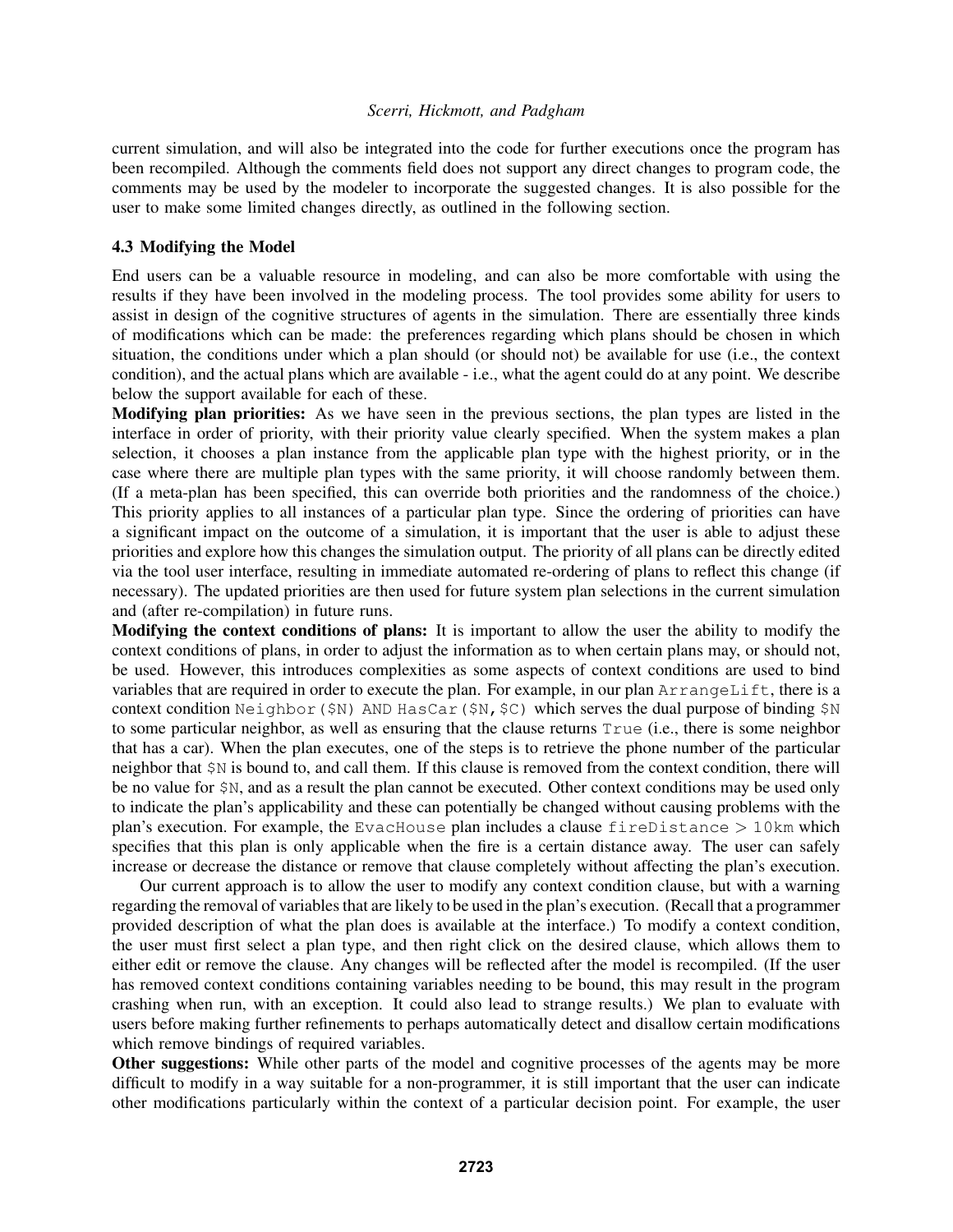may want to suggest the inclusion of a new plan to handle a goal in a specific context, or indicate that there are other parts of the world which should be modeled as they are relevant to the decision making at some point. While future work will look at ways to capture this information automatically, at present we allow the user to enter comments about suggested modifications at any decision making point, and then store these comments along with a record of the agents beliefs, the current goal, the current applicable plan set and any other important information which can then be used by the modeler to make changes at a later point. We believe that allowing these comments to relate to a specific context improves the user's ability to provide meaningful feedback.

# 5 ISSUES AND CHALLENGES

As with any piece of software there are competing requirements which must be balanced in some way. The key competing requirements in this case are between the desire for the tool to be simple and intuitive for an end-user, at the same time as being sufficiently powerful to allow exploration and understanding of complex nuances, and potential ability to modify the agent's decision making in non-trivial ways. We have tried to follow the principle that conceptually simple things should be simple to do/see, with additional complexity experienced only when needing to do more complex things. Initially it might seem that the simplest approach to allowing a user to participate in defining what plans are viable in a particular situation and what the preferences over them are, is simply to show them all plans at each decision point and ask for information about which plans are possible and which are preferred. However this is problematic from at least two aspects. The first is that it cannot be assumed that the reason for selecting a particular plan belongs with the description of that plan, the second is that the reasons for a choice in the current situation must be appropriately generalized to sufficiently similar future situations. We explain each of these a little more fully.

# 5.1 Applicability of Plans

Initially it might seem that the reason for choosing a particular plan at a certain point in the simulation, could be obtained from the user and then simply coded into the plan's context condition, or applicability. We illustrate the problem with this approach using our example. Suppose that at a certain point in the simulation the user says the correct decision (in our example decision point) is to choose PlanWalk and the reason is that there is no car available and none of the neighbors have a car. This is a perfectly valid reason (and indeed in our example would result in this plan being selected). However this reason does not belong in the PlanWalk plan. Rather the reasons are part of unfulfilled conditions for using otherwise preferable plans. We would not want to attach such a reason to this plan as it would also unnecessarily exclude it in a situation where, for example, the car was at home, but we had failed to get it because the battery was flat. So, in order to understand, and to make, decisions about plan selection, it is necessary to be aware of all the potential plans for achieving the goal, and the aspects of the state that affect the applicability of any of them. For this reason, we show in the tool the set of context clauses from all plans, as well as both applicable and non-applicable plan types.

# 5.2 Generalizing Selection Criteria

There may well be aspects of the world state that a user wants to indicate are important for a particular preference, or should be added as a criteria for flexibility. It might at first consideration seem that such conditions could somehow be selected from the world state and then encapsulated in a context condition clause to be added to a plan, or a preference criterion. However this is not entirely straightforward. For example, a user might choose a PlanWalk plan instance (in our PrepareMode example) because of the location of the evacuation point and the agent's current location. However it is not these exact locations that is of interest, but rather the underlying reason that the one is not far from the other. It is this that must be captured before the condition can be used either for a context condition or as a preference. Any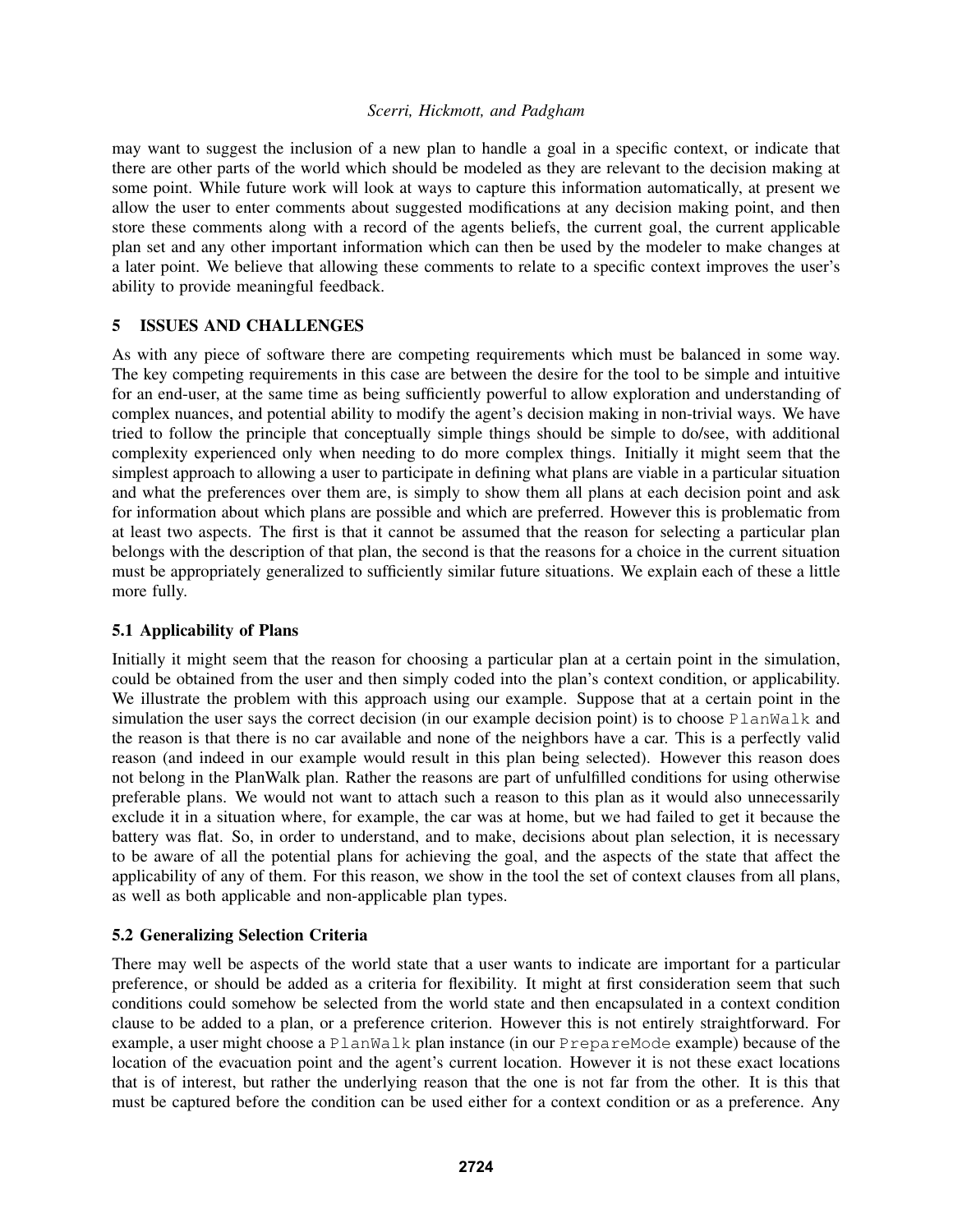support tool attempting to assist the user in specifying such conditions and adding them automatically is quite complex. Our current choice is to allow users to express this in natural language which must then be interpreted by a programmer.

## 6 CONCLUSION AND FUTURE WORK

We have presented a tool which supports a user in understanding and controlling the decisions of a particular agent in a simulation, and also allows a user to contribute as a domain expert in helping to specify the desired modeling of the agents. While our aim is to allow a user to fully participate in the cognitive processes of a BDI agent, and to provide feedback which can be used to improve the model in an automated way, there is still significant work to be done before this aim is fully realized. However, our next step is to work with end users to obtain their feedback on the usability of the tool, prior to adding greater flexibility and/or modifying the current interface or functionality.

We are also aiming to port the work we have done using JACK as the BDI agent development platform, to a system using an open source freely available platform, and to do this as a plug-in to Repast Simphony.

This work can be considered to lie in the area of participatory design and simulation. There is a large body of work in this field, ranging from involving stakeholders in a real life role-playing game in order to test or inform a related a computer model, e.g., Guyot, Drogoul, and Honiden (2006), to directly controlling an agent during a simulation in order to understand, validate or design a model, e.g. Chu et al. (2012). For example, Taillandier and Chu (2009) record the decisions of an expert-user, acting on behalf of an agent during a simulation, to define the agent's behavior in terms of a utility function. To our knowledge however no work has been done which allows users to observe, interact with, and specify an agents cognitive process, during a simulation, in a manner that leverages the BDI perspective. The BDI paradigm provides a level of abstraction that is accessible with respect to both understanding and specifying agent behavior, and we believe that our interactive tool will further assist both modelers and users in simulating agents with cognitive abilities.

#### ACKNOWLEDGMENTS

*This work was carried out with financial support from the Australian Government (Department of Climate Change and Energy Efficiency) and the National Climate Change Adaptation Research Facility and ARC grant DP1093290. The views expressed herein are not necessarily the views of the Commonwealth, and the Commonwealth does not accept responsibility for any information or advice contained herein. The authors would also like to thank the staff of the Country Fire Authority (CFA) for their assistance and feedback.*

#### **REFERENCES**

- Bordini, R. H., J. F. Hübner, and M. Wooldridge. 2007. Programming Multi-agent Systems in AgentSpeak *Using Jason*. Wiley. Series in Agent Technology.
- Chu, T.-Q., A. Drogoul, A. Boucher, and J.-D. Jucker. 2012. "Towards a Methodology for the Participatory Design of Agent-Based Models". In *Principles and Practice of Multi-Agent Systems*, edited by N. Desai, A. Liu, and M. Winikoff, Volume 7057 of *Lecture Notes in Computer Science*, 428–442. Springer.
- Cohen, P. R., and H. J. Levesque. 1990. "Intention Is Choice with Commitment". *Artificial Intelligence* 42:213–261.
- Guyot, P., A. Drogoul, and S. Honiden. 2006. "Power and negotiation: lessons from agent-based participatory simulations". In *Proceedings of the fifth international joint conference on Autonomous agents and multiagent systems*, edited by H. Nakashima, M. P. Wellman, G. Weiss, and P. Stone, 27–33. ACM.
- North, M. J., N. T. Collier, and J. R. Vos. 2006. "Experiences creating three implementations of the repast agent modeling toolkit". *ACM Trans. Model. Comput. Simul.* 16 (1): 1–25.
- Padgham, L., D. Scerri, G. Jayatilleke, and S. Hickmott. 2011, December. "Integrating BDI Reasoning into Agent Based Modelling and Simulation". In *Proceedings of the 2011 Winter Simulation Conference*,